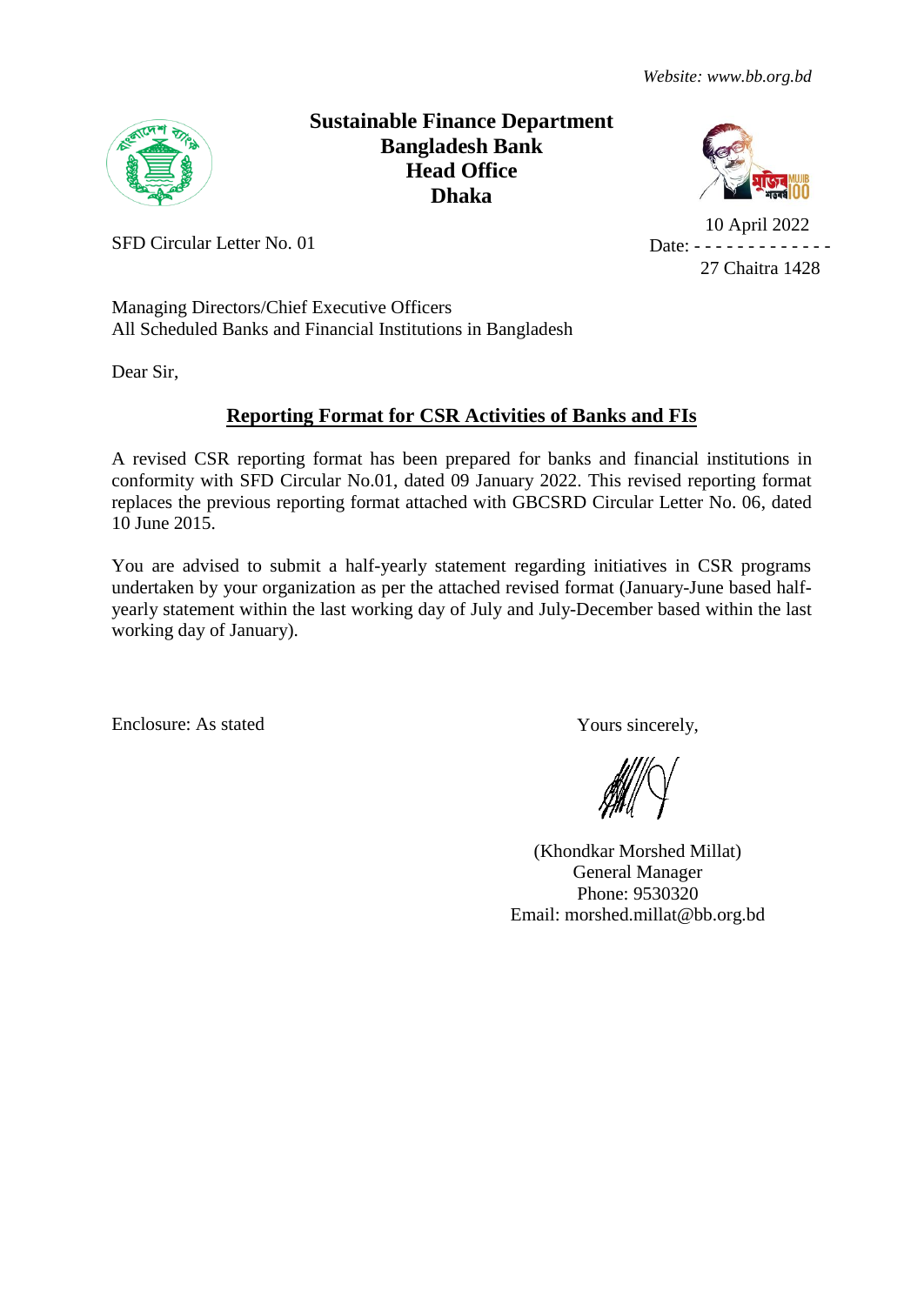# **Statement on Corporate Social Responsibility (CSR) Initiatives**

**Name of the Bank/FI: \_\_\_\_\_\_\_\_\_\_**

**For the Period: \_\_\_\_\_\_\_\_\_\_**

# **A. CORPORATE GOVERNANCE**

Please provide a short description of the initiatives of institutionalizing corporate governance framework for the purpose of safeguarding the interests of shareholders and adding value to customers, shareholders, partners, and employees, alike.

# **B. POLICY ISSUES**

| SL.<br>No.       | <b>Issues</b>                                                                                                                                                                                      | Yes/No (If<br>applicable) | <b>Data</b>                                                                                                                                           |
|------------------|----------------------------------------------------------------------------------------------------------------------------------------------------------------------------------------------------|---------------------------|-------------------------------------------------------------------------------------------------------------------------------------------------------|
| $\mathbf{1}$     | Is BB's latest policy (SFD Circular No.<br>acquainted<br>1/2022<br>with<br>the<br>Board/competent authority?                                                                                       | Y/N                       | If 'yes', please provide -<br>(i) a copy of the updated policy $\&$<br>(ii) a copy of board approval.                                                 |
| $\overline{2}$   | Is there any net profit after tax as of the<br>previous year?                                                                                                                                      | $\overline{Y/N}$          | If 'yes', please mention the amount.                                                                                                                  |
| 3                | Is CSR related ToR being complied with?                                                                                                                                                            | ${\rm Y/N}$               |                                                                                                                                                       |
| $\overline{4}$   | there<br>external<br>implementing<br>Is<br>any<br>agency/third party/foundation assigned to<br>conduct CSR activities?                                                                             | ${\rm Y/N}$               | If 'yes', please mention the name of the<br>implementing<br>external<br>agency/third<br>party/foundation and CSR disbursement<br>amount through them. |
| 5                | Is there any MOU signed between the<br>bank/FI and the foundation/third party?                                                                                                                     | Y/N                       | If 'yes', please provide a copy of the<br>MOU.                                                                                                        |
| 6                | budget<br><b>CSR</b><br>approved<br><b>Is</b><br>by<br>the<br>board/competent authority?                                                                                                           | Y/N                       | If 'yes', please provide a copy of CSR<br>budget approved by the board and mention<br>if the budget is approved half-yearly or<br>annually.           |
| $\boldsymbol{7}$ | Is there any CSR allocation in favor of any<br>entity/directors/senior management members<br>of the bank/FI/trustees of its foundation?                                                            | $\overline{Y/N}$          |                                                                                                                                                       |
| 8                | Is there any end use monitoring mechanism<br>as per paragraph 14.7 of SFD Circular No. 1,<br>dated 9 January 2022?                                                                                 | Y/N                       | If 'yes', please provide a detailed end use<br>monitoring report.                                                                                     |
| 9                | Are all end use monitoring records available<br>for inspection by internal/external audit and<br>BB supervision officials as per paragraph<br>14.8 of SFD Circular No. 1, dated 9 January<br>2022? | Y/N                       |                                                                                                                                                       |
| 10               | Is there any screening process of CSR<br>projects?                                                                                                                                                 | $\overline{Y/N}$          | If 'yes', please provide an attachment.                                                                                                               |
| 11               | Is there any safety and wellness initiative<br>taken for the employees? *                                                                                                                          | Y/N                       | If 'yes', please mention the list of the<br>employees and the amount of financial<br>assistance for safety measures.                                  |
| 12               | Is there any additional CSR expenditure<br>other than the annual CSR budget approved<br>by the Board?                                                                                              | Y/N                       | If 'yes', please mention the amount, event,<br>and purpose of it. Provide a copy of<br>revised CSR budget and the board<br>approval.                  |

\* Safety and wellness initiatives taken for the employees in case of emergency situation.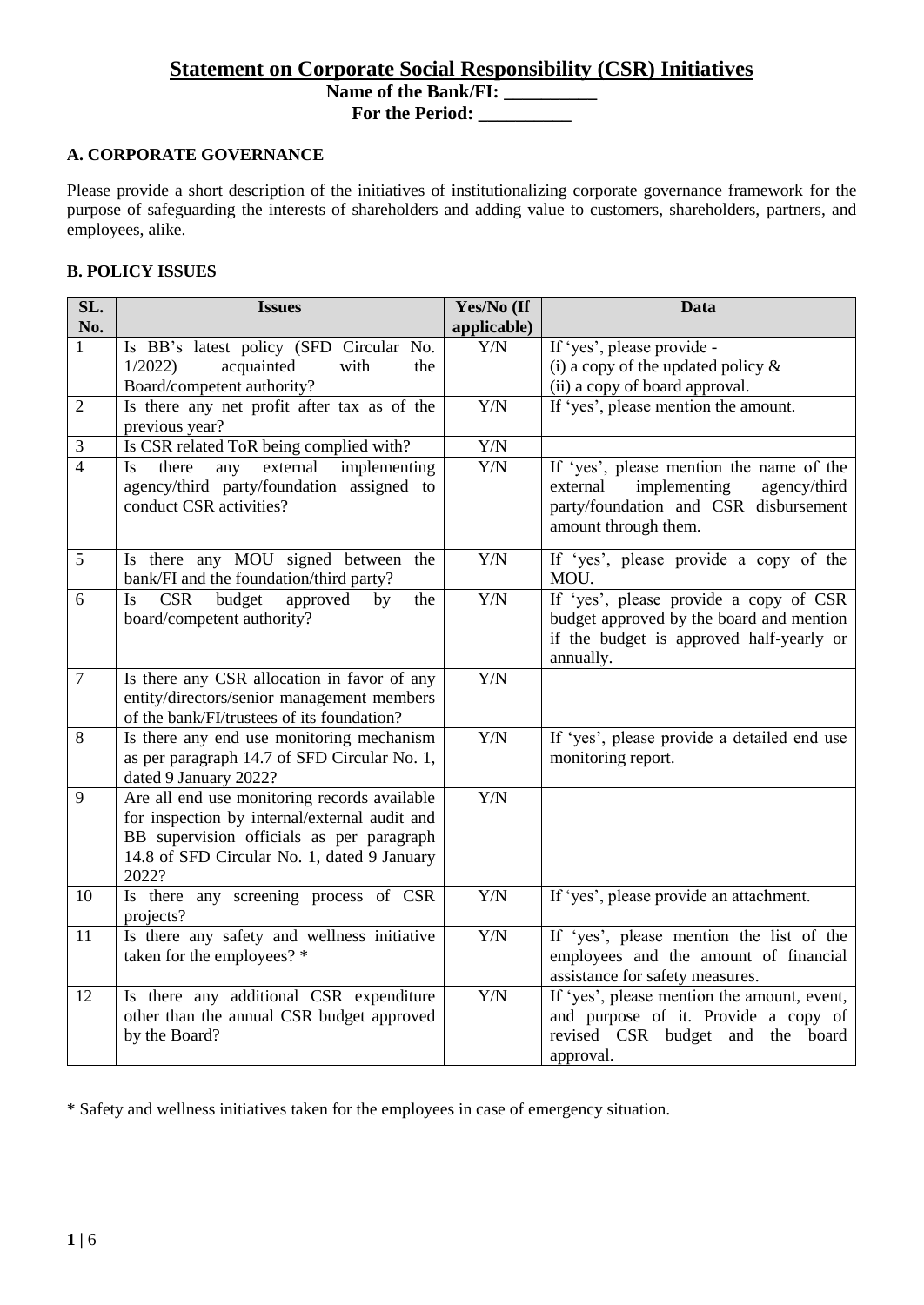# **C. QUALITATIVE ISSUES FOR SUSTAINABILITY RATING**

| SL.<br>No.        | <b>Components</b>                                                      | Yes/No (If<br>applicable) | Data                                                                                                     |
|-------------------|------------------------------------------------------------------------|---------------------------|----------------------------------------------------------------------------------------------------------|
| <b>Policy</b>     |                                                                        |                           |                                                                                                          |
| 1.                | Due Diligence check list for CSR project?                              | Y/N                       | If 'yes', please provide a copy.                                                                         |
| 2.                | Any undue intervention by the BoD for<br>CSR approval?                 | Y/N                       |                                                                                                          |
| 3.                | Penalty imposed for non-compliance of<br>CSR issues?                   | Y/N                       | If 'yes', please provide a list of the<br>$action(s)$ .                                                  |
| 4.                | Minimum $(20\%)$ women employees in the<br>work place?                 | Y/N                       |                                                                                                          |
| 5.                | Separate transportation facilities<br>for<br>women employees?          | Y/N                       |                                                                                                          |
| 6.                | Harassment policy in the work place,<br>reviewed or not?               | Y/N                       |                                                                                                          |
| 7.                | Participation<br>Daycare<br>in<br>Center;<br>Own/Combined?             | Y/N                       |                                                                                                          |
| 8.                | Minimum (25%) of CSR Expenditure in<br>rural areas?                    | Y/N                       |                                                                                                          |
| <b>Disclosure</b> |                                                                        |                           |                                                                                                          |
| 9.                | CSR Activities Disclosed in Annual<br>Report?                          | Y/N                       |                                                                                                          |
| 10.               | <b>CSR</b><br>Activities<br>Disclosed<br>in<br>Print/Electronic Media? | Y/N                       |                                                                                                          |
|                   | <b>In House CSR Activities</b>                                         |                           |                                                                                                          |
| 11.               | Scholarship for employee's children? **                                | Y/N                       | If 'yes', please mention their list and the<br>amount of scholarship.                                    |
| 12.               | Medical facilities for employees or their<br>dependents? ***           | Y/N                       | If 'yes', please mention their list and the<br>amount of financial assistance for medical<br>facilities. |
| 13.               | Safety measures in the work place?                                     | Y/N                       |                                                                                                          |

\*\* Scholarship can be provided to employee's children if the employee/staff is from lower grade.

\*\*\* Medical facilities can be provided to employees or their dependants if they are in extremely dire situation.

### **D. BUDGETARY ISSUES**

| Sl. No.        | <b>Topics</b>                                                       | Amount <i>(in crore tk.)</i> |
|----------------|---------------------------------------------------------------------|------------------------------|
|                | Operating profit in the previous calendar year                      |                              |
|                | a) Operating profit in the first half of the previous calendar year |                              |
|                | b) Operating profit in the second half of the previous calendar     |                              |
|                | year                                                                |                              |
| $\overline{2}$ | Net profit after tax in the previous calendar year                  |                              |
| 3              | Total CSR budget approved by the Board                              |                              |
| $\overline{4}$ | Total CSR expenditure in the current half-yearly period             |                              |
| 5              | Total CSR expenditure in the previous half-yearly period            |                              |
| 6              | In case of Shariah based Islami Banks -                             |                              |
|                | a) CSR expenditure from net profit after tax                        |                              |
|                | b) CSR expenditure from compensation realized account, Zakat        |                              |
|                | fund, doubtful income, and alike                                    |                              |
|                | In case of Foreign Banks -                                          |                              |
|                | a) CSR expenditure from net profit after tax                        |                              |
|                | b) CSR expenditure from other sources of fund (foreign grants       |                              |
|                | $etc.$ )                                                            |                              |
| 8              | Number of CSR projects                                              |                              |
| 9              | Number of CSR events                                                |                              |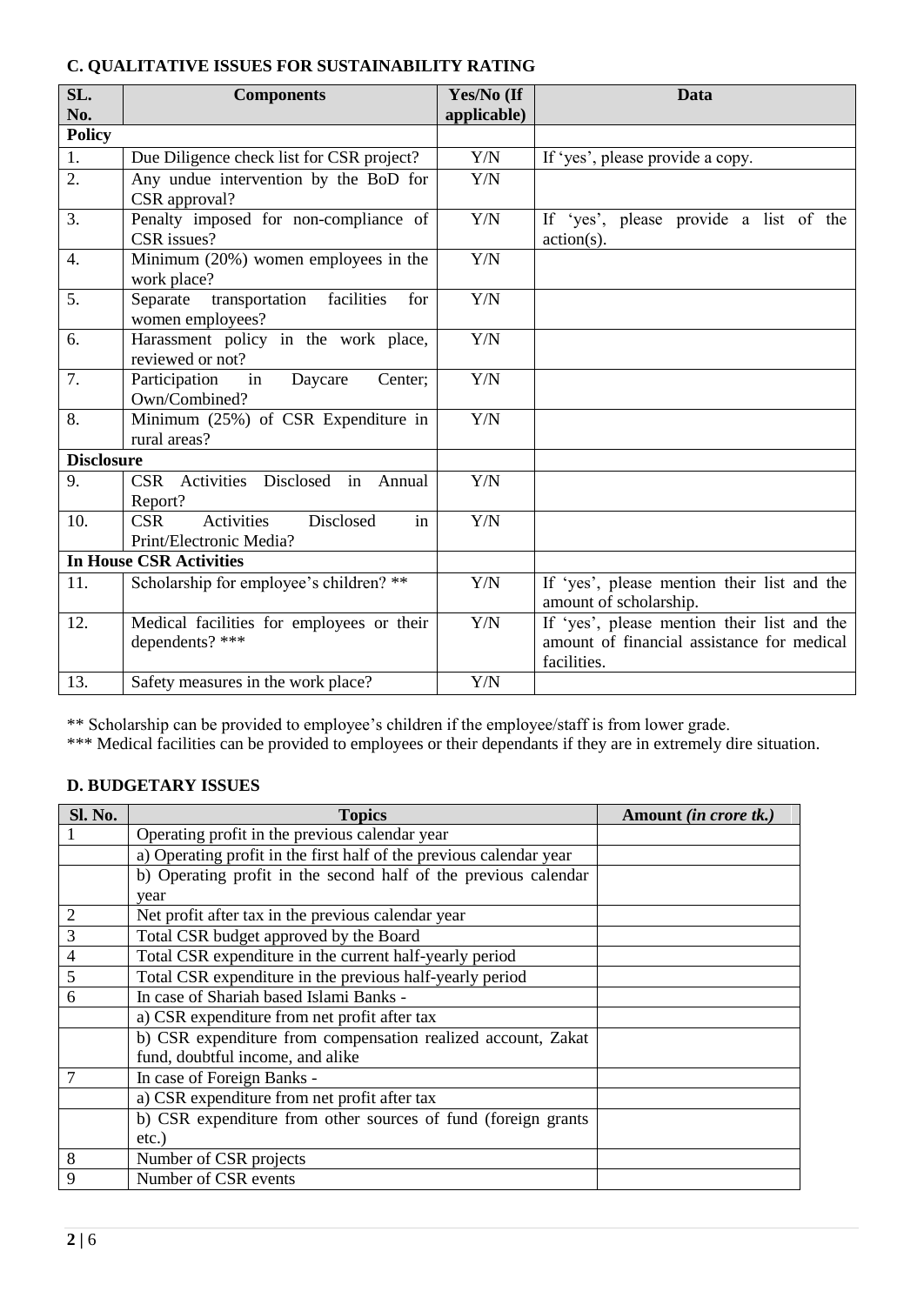# **E. CSR EXPENDITURE**

|                | Sl. No.   Sectors/Initiatives                           | <b>CSR</b> expenditure | Percentage of total Required rate as per SFD<br>Circular 1/2022 |
|----------------|---------------------------------------------------------|------------------------|-----------------------------------------------------------------|
|                | Education                                               |                        | 30%                                                             |
|                | Health                                                  |                        | 30%                                                             |
| $\overline{3}$ | Environment and Climate Change<br>Mitigation & Adaption |                        | 20%                                                             |
|                | Other sectors                                           |                        | 20%                                                             |

| Sl.<br>No.     | <b>Sectors/Initiatives</b>                                                                                                                     | <b>Purpose/</b><br>sub-sector | No. of<br>beneficiari<br>es | <b>Amount of CSR expenditure</b><br>$(in \; correct \; tk.)$ |                         |                                                     |              |
|----------------|------------------------------------------------------------------------------------------------------------------------------------------------|-------------------------------|-----------------------------|--------------------------------------------------------------|-------------------------|-----------------------------------------------------|--------------|
|                |                                                                                                                                                |                               |                             | By<br>own network                                            | By<br><b>Foundation</b> | By<br><b>NGO/MFI/</b><br><b>GOVT &amp;</b><br>alike | <b>Total</b> |
| $\mathbf{1}$   | <b>Education</b> (Provide detail as<br>per Annex-1)                                                                                            |                               |                             |                                                              |                         |                                                     |              |
| 2              | Health (Provide detail as per<br>$Annex-2)$                                                                                                    |                               |                             |                                                              |                         |                                                     |              |
| 3              | <b>Environment</b><br><b>Climate</b><br>and<br><b>Mitigation</b><br>&<br><b>Change</b><br><b>Adaption</b> (Provide detail as per<br>$Annex-3)$ |                               |                             |                                                              |                         |                                                     |              |
| $\overline{4}$ | <b>Other sectors</b>                                                                                                                           |                               |                             |                                                              |                         |                                                     |              |
| 4.1            | <b>Income Generating Activities</b>                                                                                                            |                               |                             |                                                              |                         |                                                     |              |
| 4.2            | <b>Disaster Management</b>                                                                                                                     |                               |                             |                                                              |                         |                                                     |              |
| 4.3            | <b>Infrastructure Development</b>                                                                                                              |                               |                             |                                                              |                         |                                                     |              |
| 4.4            | <b>Sports and Culture</b>                                                                                                                      |                               |                             |                                                              |                         |                                                     |              |
| 4.5            | <b>Other</b>                                                                                                                                   |                               |                             |                                                              |                         |                                                     |              |
|                |                                                                                                                                                | <b>Total</b>                  |                             |                                                              |                         |                                                     |              |

 In case of the sector 4, please specify the purpose / sub-sector as per **SFD Circular No. 1, dated 9 January 2022** with supporting documents.

**ANNEXURE-1**

# **EDUCATION**

**(***Amount in crore tk for six decimal digits)*

| <b>Activity</b>                                                 | Name of<br>institution<br>& area | Number of<br>projects/<br>events | Number of<br>beneficiaries | (in<br>Amount<br>crore tk for six<br>decimal digits) |
|-----------------------------------------------------------------|----------------------------------|----------------------------------|----------------------------|------------------------------------------------------|
| 1. Scholarship/stipends                                         |                                  |                                  |                            |                                                      |
| Scholarship/stipends<br>the<br>a)<br>for<br>employee's children |                                  |                                  |                            |                                                      |
| b) Scholarship/stipends for other than                          |                                  |                                  |                            |                                                      |
| the employee's children                                         |                                  |                                  |                            |                                                      |
| 2. Job focused vocational training                              |                                  |                                  |                            |                                                      |
| 3.<br>towards<br>Educational<br>support                         |                                  |                                  |                            |                                                      |
| physically/<br>mentally/<br>visually                            |                                  |                                  |                            |                                                      |
| challenged children's                                           |                                  |                                  |                            |                                                      |
| raising<br>financial<br>4. Awareness                            |                                  |                                  |                            |                                                      |
| literacy related programs                                       |                                  |                                  |                            |                                                      |
| 5. Related research issues                                      |                                  |                                  |                            |                                                      |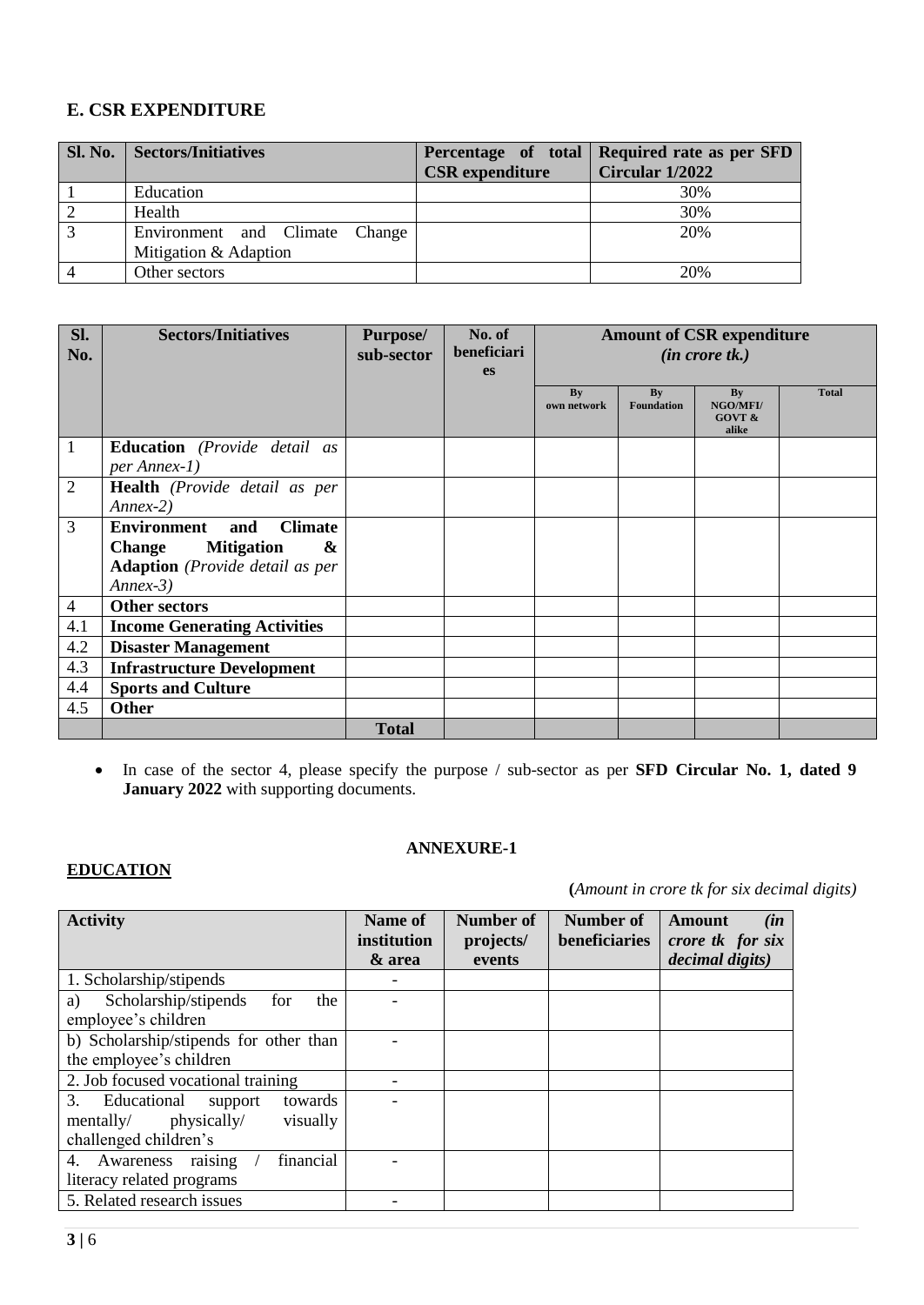| 6. Construction for upgrading of<br>facilities in academic/ technical/<br>vocational training institutions |  |  |
|------------------------------------------------------------------------------------------------------------|--|--|
| 7. Procurement of any study / research<br>equipment / materials/ICT and science<br>laboratories            |  |  |
| 8. Other * (Please specify)                                                                                |  |  |
| <b>Total</b>                                                                                               |  |  |

**\* Other:** Specify any other activity as per **SFD Circular No. 1, dated 9 January 2022** or any other necessary activity set by BB.

# **ANNEXURE-2**

# **HEALTH**

| <b>Activity</b>                                                                   | Number of<br>projects/<br>events | Number of<br>beneficiaries | Amount (in crore<br>tk for six decimal<br>digits) |
|-----------------------------------------------------------------------------------|----------------------------------|----------------------------|---------------------------------------------------|
| 1. Preventive healthcare support towards a group of<br>people                     |                                  |                            |                                                   |
| 2. Curative healthcare support towards a group of<br>people / individual patients |                                  |                            |                                                   |
| 3. Cost of running of hospitals/diagnostic/clinics etc.                           |                                  |                            |                                                   |
| 4. Preventive public health and hygiene initiatives                               |                                  |                            |                                                   |
| 5. Safety and wellness initiatives for employees (in                              |                                  |                            |                                                   |
| emergency situation)                                                              |                                  |                            |                                                   |
| 6. Free medicine/health equipment to individual / a                               |                                  |                            |                                                   |
| group of patients                                                                 |                                  |                            |                                                   |
| 7. Related research issues                                                        |                                  |                            |                                                   |
| 8. Other * (Please specify)                                                       |                                  |                            |                                                   |
| <b>Total</b>                                                                      |                                  |                            |                                                   |

**\* Other:** Specify any other activity as per **SFD Circular No. 1, dated 9 January 2022** or any other necessary activity set by BB.

### **ANNEXURE-3**

# **ENVIRONMENT AND CLIMATE CHANGE MITIGATION & ADAPTION**

# **a) Activities as per chapter 6.3 of SFD Circular No. 1/2022**

| <b>Activity</b>                                                                                                                                          | Name of<br>institution &<br>area | Number of<br>projects/<br>events | Number of<br>beneficiaries | Amount (in crore<br>tk for six decimal<br>digits) |
|----------------------------------------------------------------------------------------------------------------------------------------------------------|----------------------------------|----------------------------------|----------------------------|---------------------------------------------------|
| Contribution<br>solar<br>to<br>energy/power plants                                                                                                       |                                  |                                  |                            |                                                   |
| 2. Assistance for the affected<br>fishermen/livestock                                                                                                    |                                  |                                  |                            |                                                   |
| 3. Tree plantation and coastal<br>forestation programs                                                                                                   |                                  |                                  |                            |                                                   |
| 4. Implementing pure drinking<br>water and sanitation programs /<br>efficient<br>developing<br>water<br>irrigation<br>and<br>water<br>management systems |                                  |                                  |                            |                                                   |
| 5 <sub>1</sub><br>Construction<br>and<br>maintenance of roads, bridges,<br>cluster<br>culverts,<br>houses.                                               |                                  |                                  |                            |                                                   |